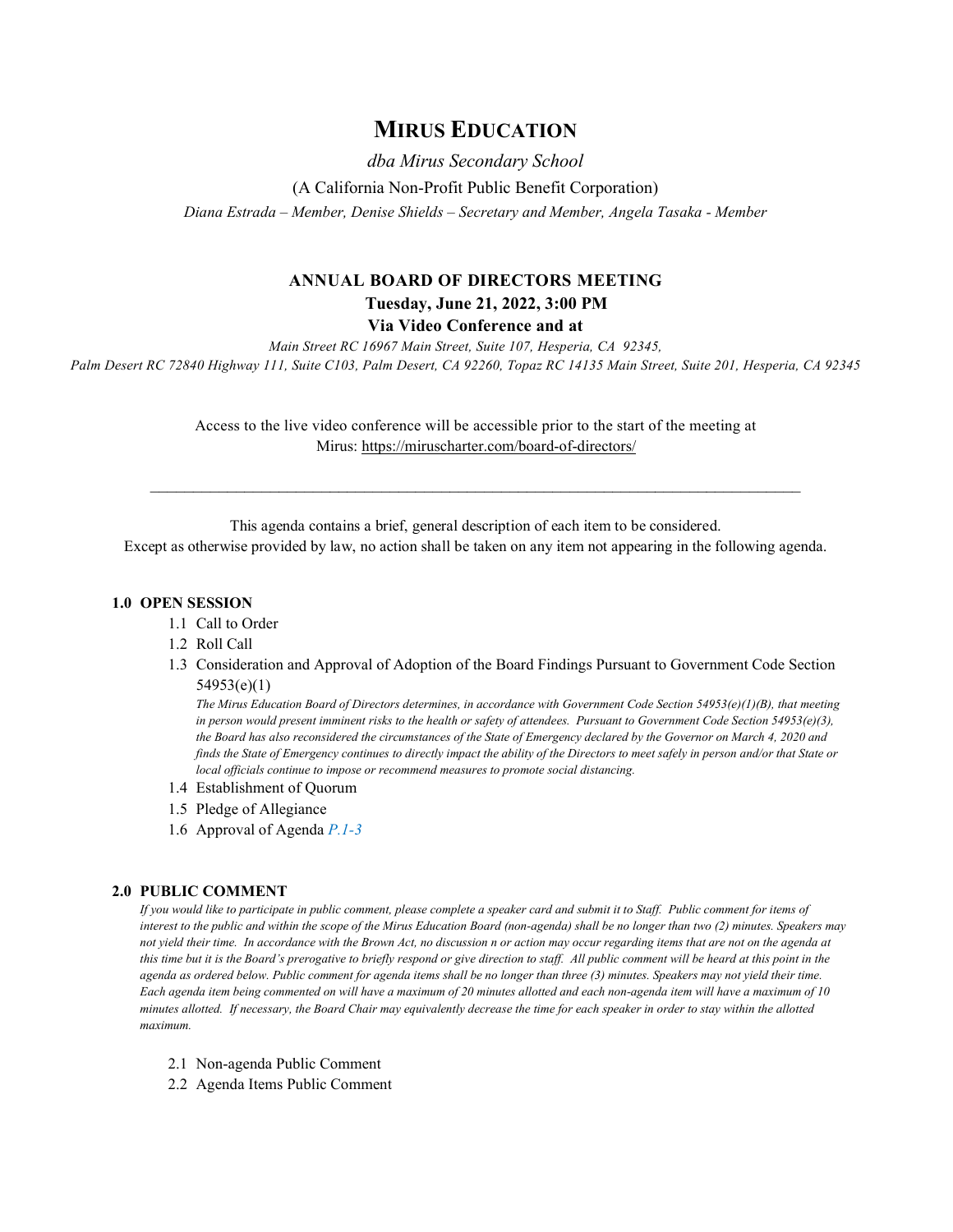#### **3.0 PUBLIC HEARING -** *Time Certain 3:05 p.m., or soon thereafter P.4, 244-361*

The Governing Board of Directors encourages participation by parents, teachers, and members of the community interested in the affairs of Mirus Secondary School.

- **3.1** Public Hearing for the Local Control Accountability Plan (LCAP) Annual Update
- **3.2** Public Hearing for the 2022-2023 Local Control Accountability Plan (LCAP)

### **4.0 ADMINISTRATIVE ITEMS**

4.1 Consider Approval of 2022-2023 Board Meetings

*Tuesday, August 30, 2022, 1:00 pm Tuesday, December 6, 2022, 1:00 pm Tuesday, February 28, 2023, 1:00 pm Tuesday, June 21, 2023, 1:00 pm*

- 4.2 Consider Approval of 2022-2023 Pupil Attendance Calendar *P.5-6*
- 4.3 Presidents Report
	- 4.3.1 Graduation Update
	- 4.3.2 Partners and Collaborators Presentation by Debbie Giaquinta *P.7-9*
- 4.4 Strategic Plan Update
	- 4.4.1 Mirus Secondary School *P.10-12*
		- 4.4.1.1 School Participation Report for the Period of 2021- 2022 Months 09- 11: 02/07//2022 – 04/29/2022

#### **5.0 CONSENT AGENDA**

**All matters listed under the consent agenda are considered by the Board to be routine and will be approved/enacted by the Board in one motion in the form listed below.** Unless specifically requested by a Board member for further discussion or removed from the agenda, there will be no discussion of these items prior to the Board votes on them. The President recommends approval of all consent agenda items.

- 5.1.1 Consider Approval of Meeting Minutes for June 1, 2022 *P.13-14*
- 5.1.2 Consider Approval of Code of Ethics Policy 1300 Amendment *P.15*
- 5.1.3 Consider Approval of Immunization Policy 1756 *P.16-19*
- 5.1.4 Consider Approval of the Employee Manual Amendment *P.20-88*
- 5.1.5 Consider Approval of Student and Parent Handbook 2022-2023 Amendment *P.89-243*

### **6.0 ACTION ITEMS**

### **6.1 Action Items Specific for Mirus Secondary School**

- 6.1.1 Consider Approval of the 2022-2023 Local Control and Accountability Plan with Budget Overview for Parents and Presentation of Dashboard Local Indicators *P.244-361*
- 6.1.2 Review and Discuss the May Revised Operational Budget Assumptions for FY 2021-2022 and Consider Approval of the May Revised Operational Budget for FY 2021-2022 *P.362-372*
- 6.1.3 Review and Discuss the Preliminary Operational Budget Assumptions for FY 2022-2023 and Consider Approval of the Preliminary Operational Budget for FY 2022-2023 *P.373-382*
- 6.1.4 Consider Approval of the 2022-2023 Educational Protection Account (EPA) Resolution and Expenditure Plan *P.383-386*